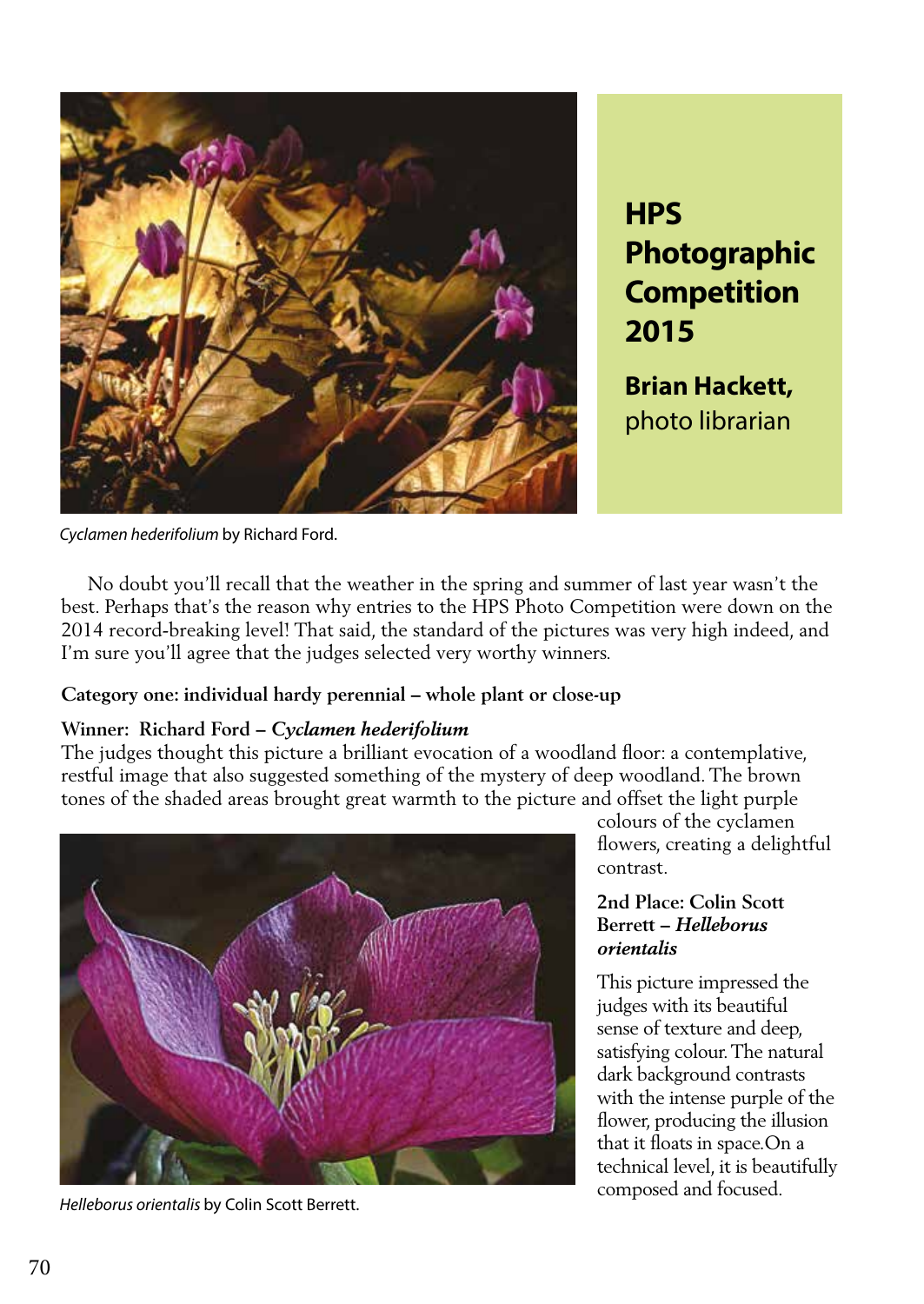# **3rd Place: Brian Marshall –**  *Tricyrtis hirta*

The team were taken with the subtle elegance of this image, which they felt had a hint of Japanese aesthetic in its composition. The background colour ensures that the eye focuses completely on the detail of this intricate flower form.

#### **Category two: a plant grouping, border, garden view or HPS event**

# **Winner: Louise Sims –**  *Rosa sericea pteracantha*



Tricyrtis hirta by Brian Marshall.

The judges thought that this was an unusual choice of subject and composition. Also known as the winged thorn rose, it successfully evokes the feel of the garden on a winter's day. The low light of the season's sun has been used to create a raking backlight which makes the thorns and cobwebs shine. The result is very atmospheric.

# **2nd Place: Kelly Baldry – Kegworth Surgery, July 2015**

To the judges, this one seemed to be all about light and movement. Like the winning picture, the subject matter was not an obvious choice, but the carefully considered composition makes it work! The range of shapes and textures creates a flow across the

picture, giving a strong sense of light and movement.

# **3rd place: Alan Wilson – Keukenhof, Holland**

The judges were excited by the beautiful tapestry of colour in this well-composed image. Look at the way the diagonal line of orange across the top third of the picture is 'held' by the small orange flower head in the bottom left corner. They also liked the way the vertical lines of the Fritillaria imperialis balance the diagonal line running across the back of



the field. *Rosa sericea pteracantha* by Louise Sims.